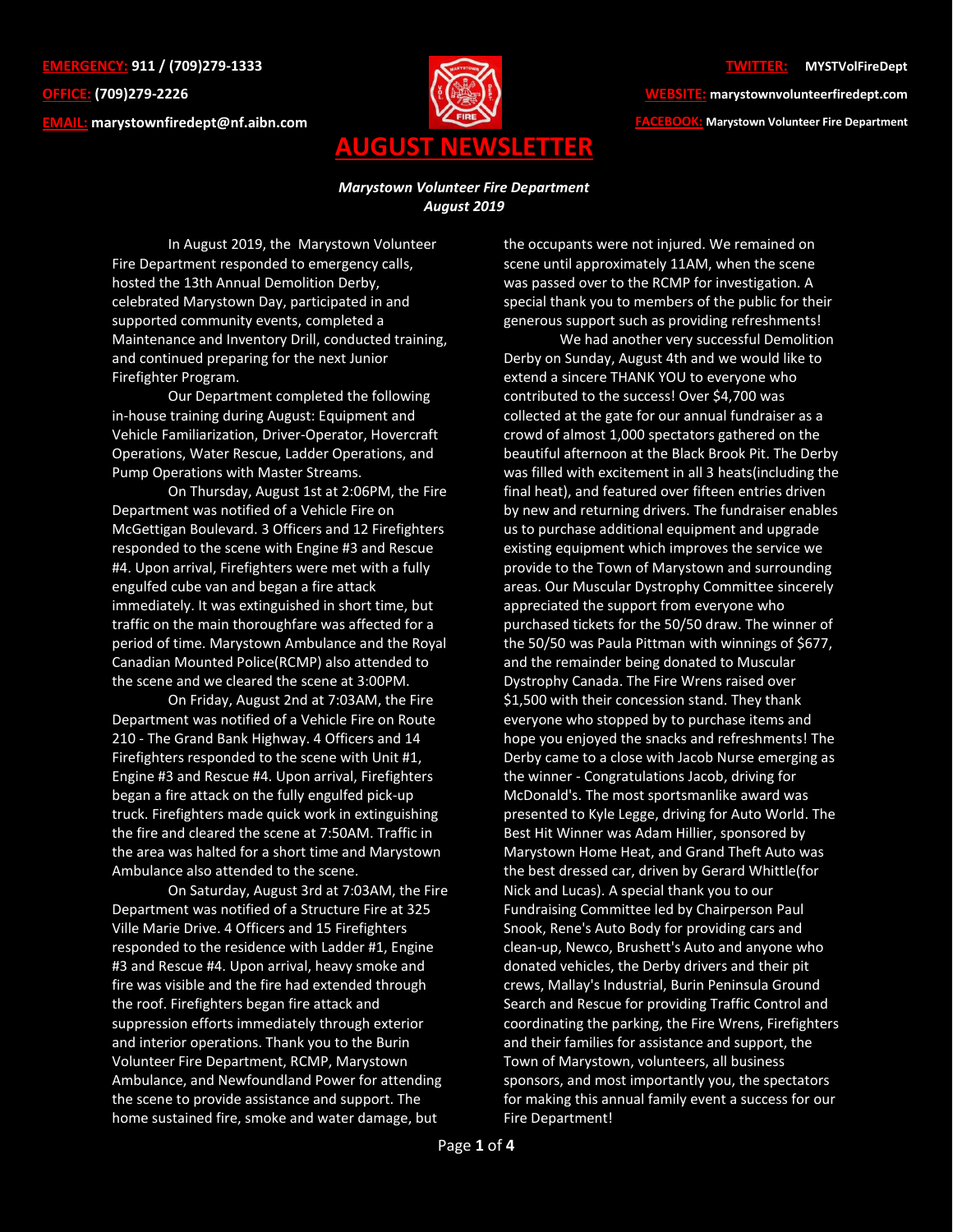On Marystown Day - Monday, August 5th, Sparky and Firefighters stopped by the family events at the Kaetlyn Osmond Arena in the afternoon for a visit with the crowd. Later that evening, we did the Fireworks Show for the civic day festivities. We hope everyone enjoyed the celebrations. Kudos to the volunteers and sponsors of the Shining Seas Summer Festival, which included the Marystown Day activities!

On Thursday, August 8th at 12:40PM, we were notified of a residential Fire Alarm activation at 17 Catherine Street. Engine #3 and Rescue #4 were dispatched to the location, however while en route the activation was confirmed to be a false alarm and all incoming units were cancelled.

On Wednesday, August 14th at 7:57PM, we received a report of smoke coming from ceiling vents at the Columbia Shopping Plaza, 10 Columbia Drive. 3 Officers and 13 Firefighters responded with Unit #1, Engine #3 and Rescue #4. Upon arrival, Firefighters began an investigation into the source of the smoke and it was determined to be a heater in the ceiling of the entrance to Shoppers Drug Mart. The issue was isolated and the area was checked to ensure no extension into the structure. Marystown Ambulance and the RCMP also attended to the scene. We returned to the Fire Hall at 8:36PM.

We participated in the motorcade for the Marystown Mariners Under 14 Softball Team on Sunday, August 18th following their provincial win. Congratulations, Team! We are proud to support local teams and be involved in our community!

We assisted the RCMP with Traffic Control for the Route 210 Run, a charity motorcycle ride, as it made its way through Marystown on the morning of Saturday, August 24th. We hope all participants enjoyed their weekend and thank you for supporting local charities!

We are always proud to support the Burin Peninsula Cancer Relay for Life, and Fellow Firefighter and cancer survivor Terry Price. Firefighters were present for the opening ceremonies and joined Firefighter Price for a lap at the Track and Field on Saturday, August 24th. The 15th Anniversary of the Relay was celebrated this year and over \$630,000 has been fundraised over that time. Congratulations on another successful relay and we hope you enjoyed the day together!

On Saturday, August 24th at 11:37PM, we received notification of a residential Fire Alarm activation at 700 Spanish Room Road, Spanish Room from an alarm monitoring provided. Firefighters responded to the Fire Hall, where a crew of 1 Officer and 6 Firefighters was dispatched to the residence. Upon arrival, the alarm was confirmed as a false

alarm and all units returned to the Fire Hall at 12:15PM.

Kiewit Offshore Services invited us to be a part of their Family Day on Sunday, August 25th. Sparky and Firefighters visited the gathering with the Ladder Truck and also provided some assistance at the event. Thank you for including us in your day and the donation for our assistance, your support is always appreciated!

Thank you to the person who took the time to paint a rock for us and place it at the Fire Hall grounds, we appreciate your thoughtfulness. The Nolan boys who discovered the rock for us were quite excited too!

In just a couple of weeks, we will welcome our third group of Junior Firefighters! We are looking forward to our fourth running of the program for youth in Grades 11 and 12. The program will get underway on Wednesday, September 11th.



**Picture 1. Vehicle Fire on McGettigan Boulevard**



**Picture 2. Vehicle Fire on Route 210**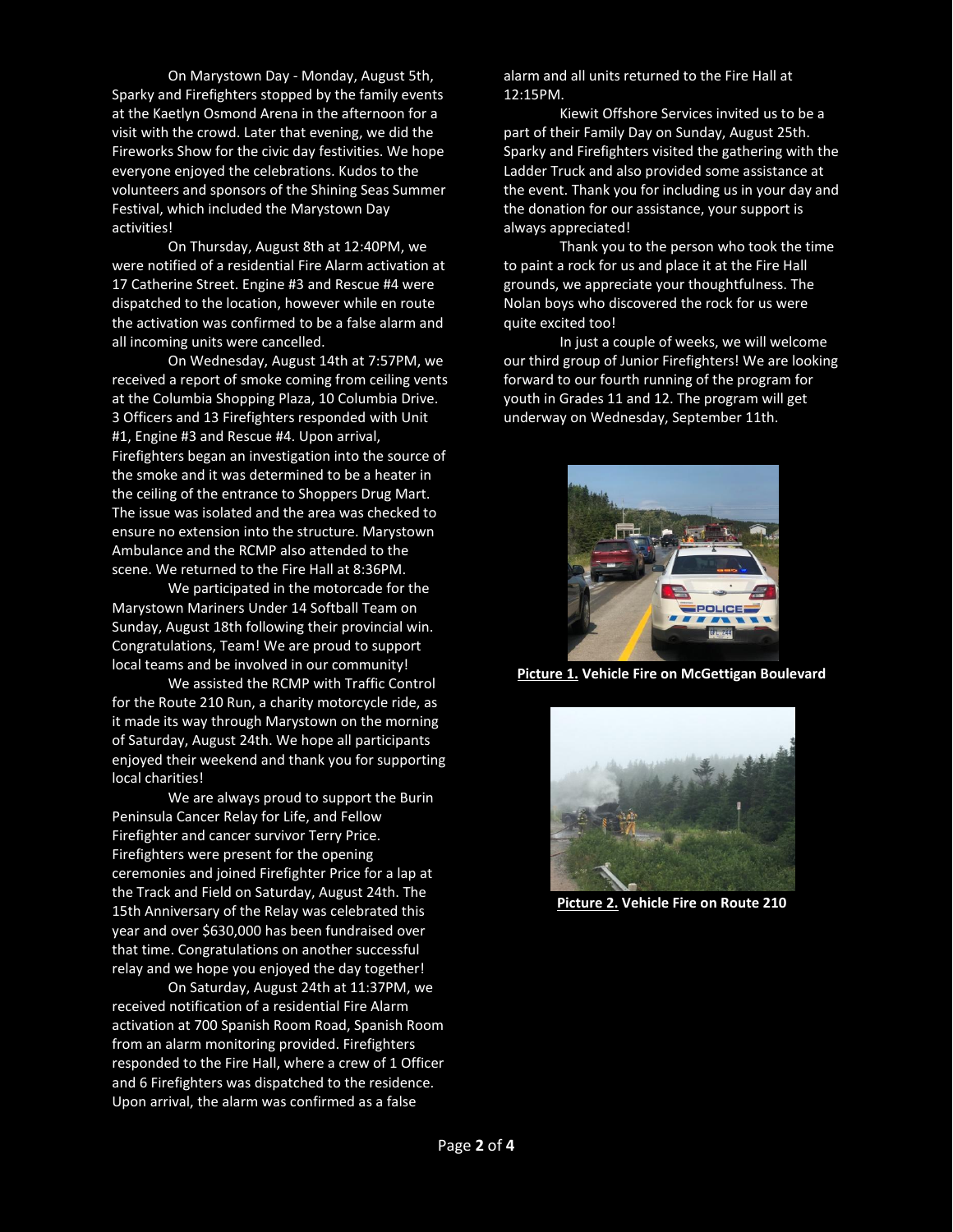

**Picture 3. Structure Fire on Ville Marie Drive**



**Picture 4. 13th Annual Demolition Derby**



**Picture 5. 13th Annual Demolition Derby**



**Picture 6. Marystown Day Family Events**



**Picture 7. Marystown Day Firework Show**



**Picture 8. Commercial Alarm at Columbia Shopping Plaza**



**Picture 9. Motorcade for the Mariners Under 14 Softball Team**



**Picture 10. Hovercraft Operations Training**



**Picture 11. Ladder and Pump Operations Training with Master Streams**